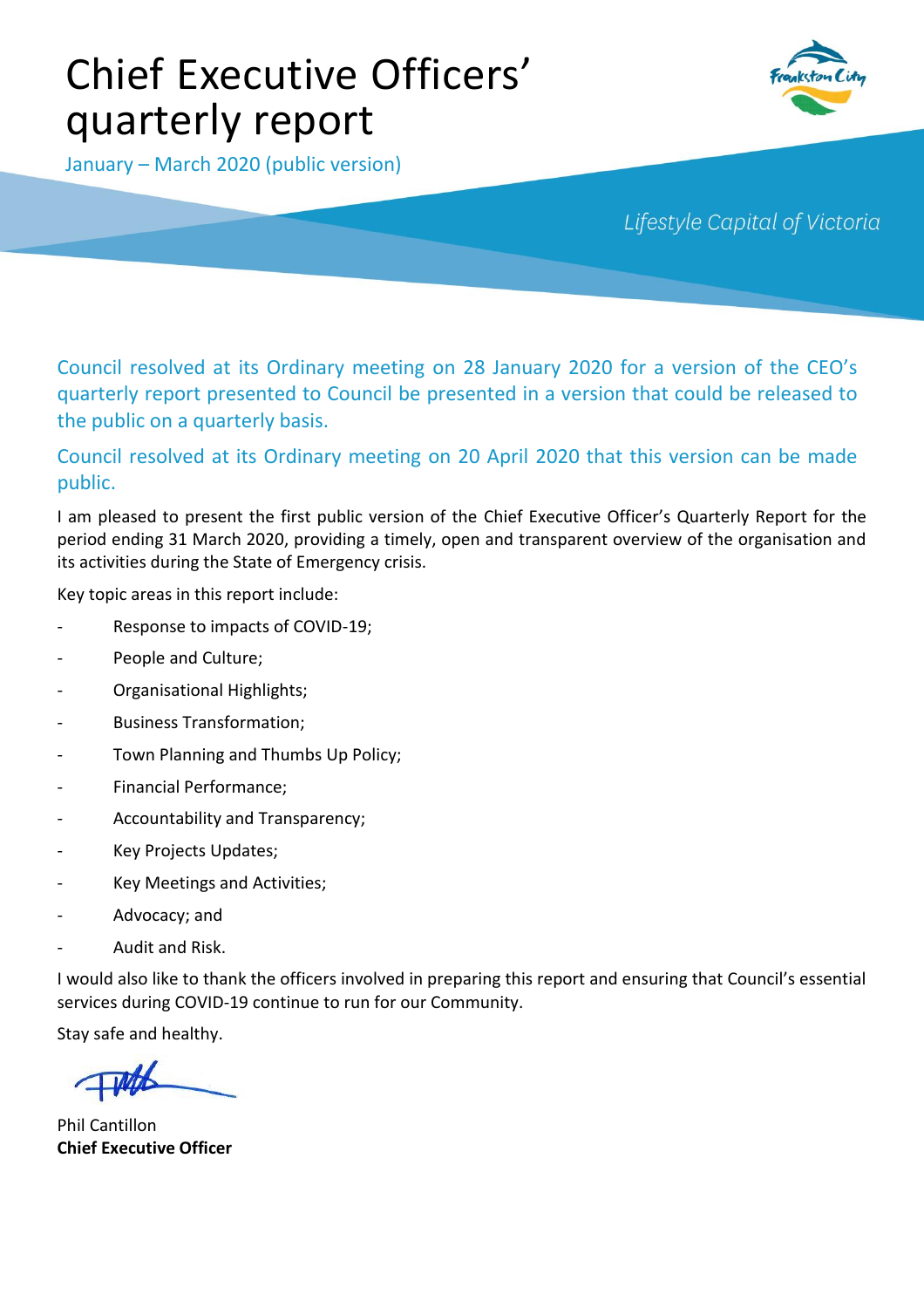### *RESPONSE TO IMPACTS OF COVID-19*

As the COVID-19 situation continues to evolve and in line with the latest advice from the Australian and Victorian Governments, Frankston City Council continues to seek to do all it can to ensure the safety of our Community including its staff, Councillors and volunteers.

To protect our residents and visitors, particularly those who are more vulnerable, and to do our part to flatten the curve of this pandemic, in early March 2020, we modified, postponed and cancelled non-essential services, programs, and events.

A separate Council report was presented at Council's Ordinary meeting on Monday 20 April 2020 providing a specific update on Coronavirus-19.

#### *PEOPLE AND CULTURE*

#### Weekly communication

My weekly email continues to be sent to all staff, the messaging of the emails is being responded to well and staff are providing feedback directly to my office about opportunities.

#### Staff Engagement Survey

The Staff Engagement Governance Group meet in early March 2020 to discuss a number of key outcomes from the Staff Engagement document. An updated document was circulated in March 2020 with greater depth of information covering off the six key improvement areas.

Councillors were briefed on the People Strategy and Staff Survey plans on Monday 16 March 2020. Plans were underway for the 2020 Staff Survey to be conducted in April 2020 however due to the COVID-19 pandemic crisis, the survey has been rescheduled to late May/early June 2020.

#### 360 degree feedback

Late last year, all members of EMT and the Management Team participated in a 360 degree feedback programme. A further session was held with the team in late February 2020 to reflect collectively on the feedback. The program provided a great opportunity for improvement and the next step is for the Coordinators across the organisation to be given the opportunity to participate and this is planned for late 2020/early 2021.

#### Complaints Handling Protocol and report

During the March Quarter, Frankston City Council received 26 complaints and 16 acknowledgements of excellent service. This feedback is received through Council's front line customer service staff via phone, online, social media and in person. Officers are continuing to establish a process for reporting on complaints received in writing. (Please note, in accordance with the definition provided by the Victorian Ombudsman and Council's draft Complaints and Feedback Handling Protocol a complaint constitutes dissatisfaction with service or non-service, rather than a request for service).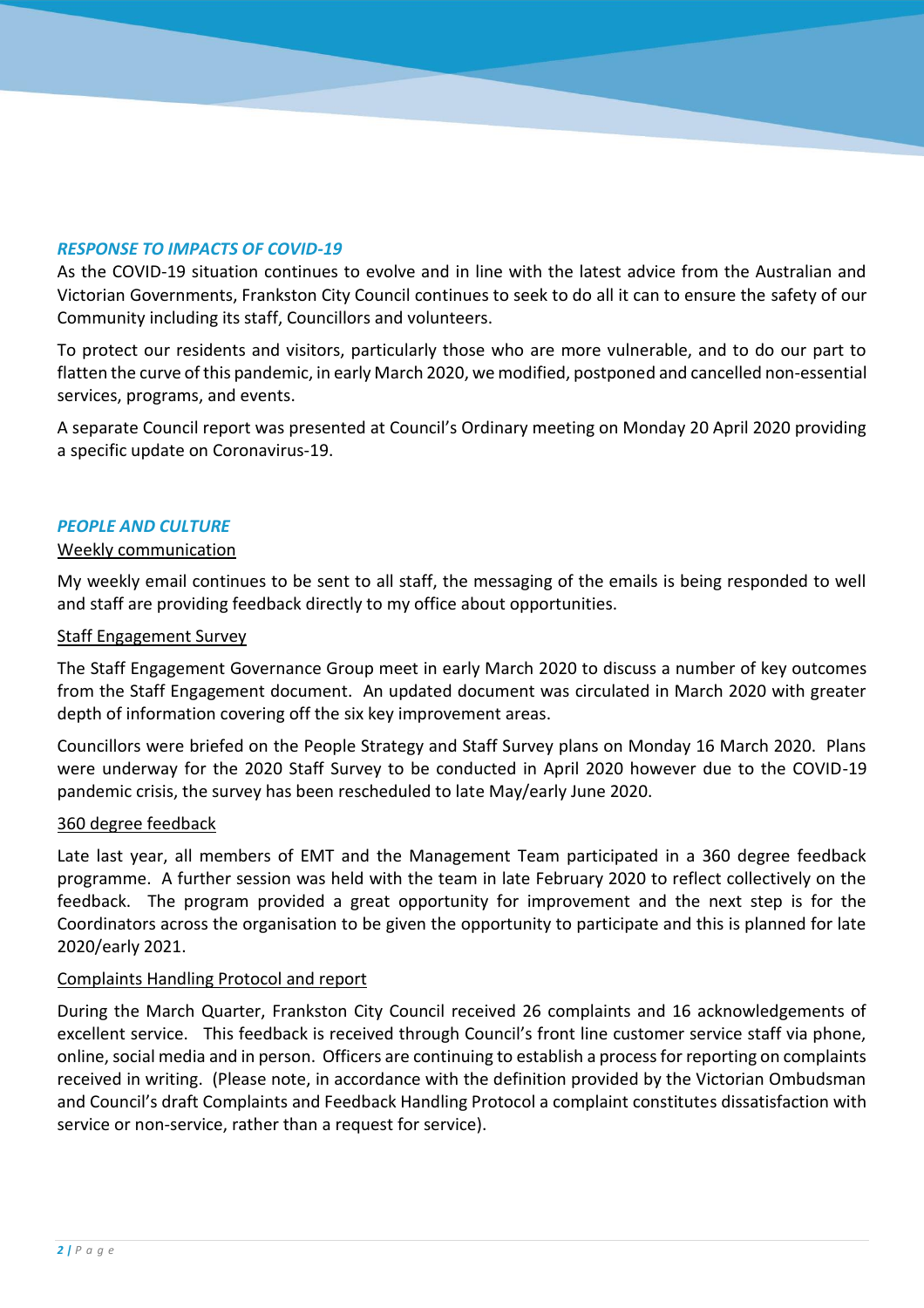## Risk OHS Legislative – Compliance update

The Compliance Management Framework (Framework) was adopted by Council at its meeting on 17 February 2020. The Framework outlines what is required to ensure Council's adherence to its legislative compliance obligations are met.

## Love Your Sister – Samuel Johnson session for staff

In early February 2020, Council staff were privileged to participate in a session to listen to Samuel Johnson who lost his sister to cancer, he talked about his early life and career, reaching his \$10 million target to try and beat cancer by riding a unicycle around the country, and what the next steps are. He is on a mission to raise awareness of patient specific treatment, which has been around in Europe for a decade, but is another 10 years away for Australians and could save thousands of lives.

A number of Council staff have had cancer and have a relative who has had cancer or is currently battling this disease and the session provided all who attended with great inspiration.

Staff also had an opportunity to sign up to 'FCB' a fund to push for personalised treatment for all patients everywhere, and the establishment of a coordinated national approach to the collection, usage and storage of metastatic tissues for cancer.

#### Exceptional volunteer service

It was an honour to have Volunteer, Roy Giesemann in for his first shift in January 2020 at the Visitor Information Centre since Roy turned 90 on Saturday 4 January 2020. Roy has been a dedicated and longserving volunteer, having started at the Centre back at its inception in 2007.

#### International students

Council recently partnered with Study Melbourne and Monash University to enhance international student experiences in Frankston City. From February 2020, students were able to also gain some valuable work experience by signing up to volunteer for a number of work experience opportunities in the arts, entertainment and tourism fields locally.

#### Staff deployed to East Gippsland Recovery efforts

A number of staff over the last few months have been deployed to the East Gippsland Recovery Centre. Council officers provided assistance in the Recovery Centre through administrative tasks as well as building inspections.

#### Introducing our Healthy Choice Policy

Council's new Healthy Choices Policy was adopted at the Ordinary Council meeting held on the 28 January 2020. Initiating a two-year transformation towards offering healthier food and drink options at all Council managed programs and facilities.

Category 2 of the policy will also help guide food choices for both internal and external catered Council meetings and functions. This is a wonderful initiative that highlights our responsibility to promote community health and wellbeing. I would like to acknowledge the hard work of the Social and Community Planning Team for delivering this important initiative for officers and the wider community.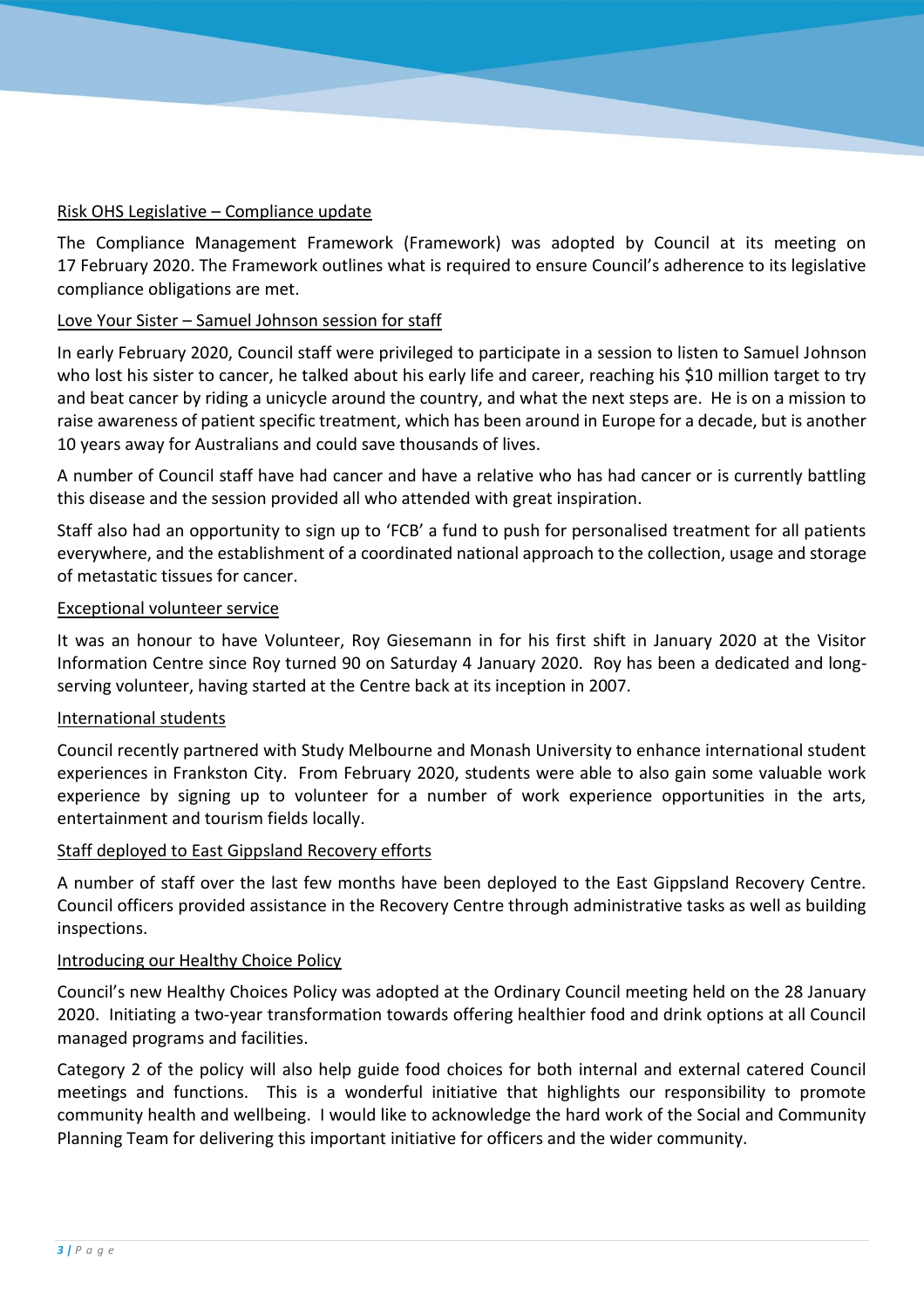## Waterfront Festival official fundraisers

A number of Council officers volunteered recently to raise funds for the Victorian Bushfire Appeal.

#### *ORGANISATIONAL HIGHLIGHTS*

#### Awards

Frankston City Council has been shortlisted by an independent panel of judges as a finalist in the MAV Awards for excellence for 2020, the categories are:

- Customer Experience Digital Ways of Working.
- Strategy/Planning Digital Ways of Working and Positive Problem Solving.
- Collaboration/Partnership Positive Problem Solving.

The Business Transformation Team have led these initiatives while collaborating with departments across Council to deliver improved outcomes both internally for staff and externally for the community. The winners will be announced at the rescheduled MAV Conference Awards for Excellence Dinner set for the evening of Monday 12 October 2020.

#### Thank you cards

In late January 2020, our Learning and Organisation Development Team launched a series of digital and paper-based Thank You cards reflecting the Organisation's Corporate Values, as part of our revamped Staff Recognition Program.

The cards aim to support EMT to promote a culture of recognition across the business, and are available for use by all staff both digitally and paper-based options.

## Corporate fundraising and awareness program

Various officers within Council fundraise for a number of charities and special events. The Executive Assistants Network also run a program of fundraising and awareness throughout the year.

Recent fundraising efforts included:

- Frankston City Council Social Club raised over \$1300 for the Victorian Bushfire appeal and over \$600 for the Zoos Victoria Bushfire Wildlife Rescue Fund in January 2020.
- Due to social distancing regulations enforced due to COVID-19 crisis all proposed fundraising activities have been postponed.

#### *BUSINESS TRANSFORMATION*

#### Building our Future

On the 4 February 2020, I announced the Building our Future Restructure Response effective from 3 February 2020, Councillors were briefed on the final document the night before. The reactions to the document so far have been positive and following the Council's Budget session on 22 February 2020 the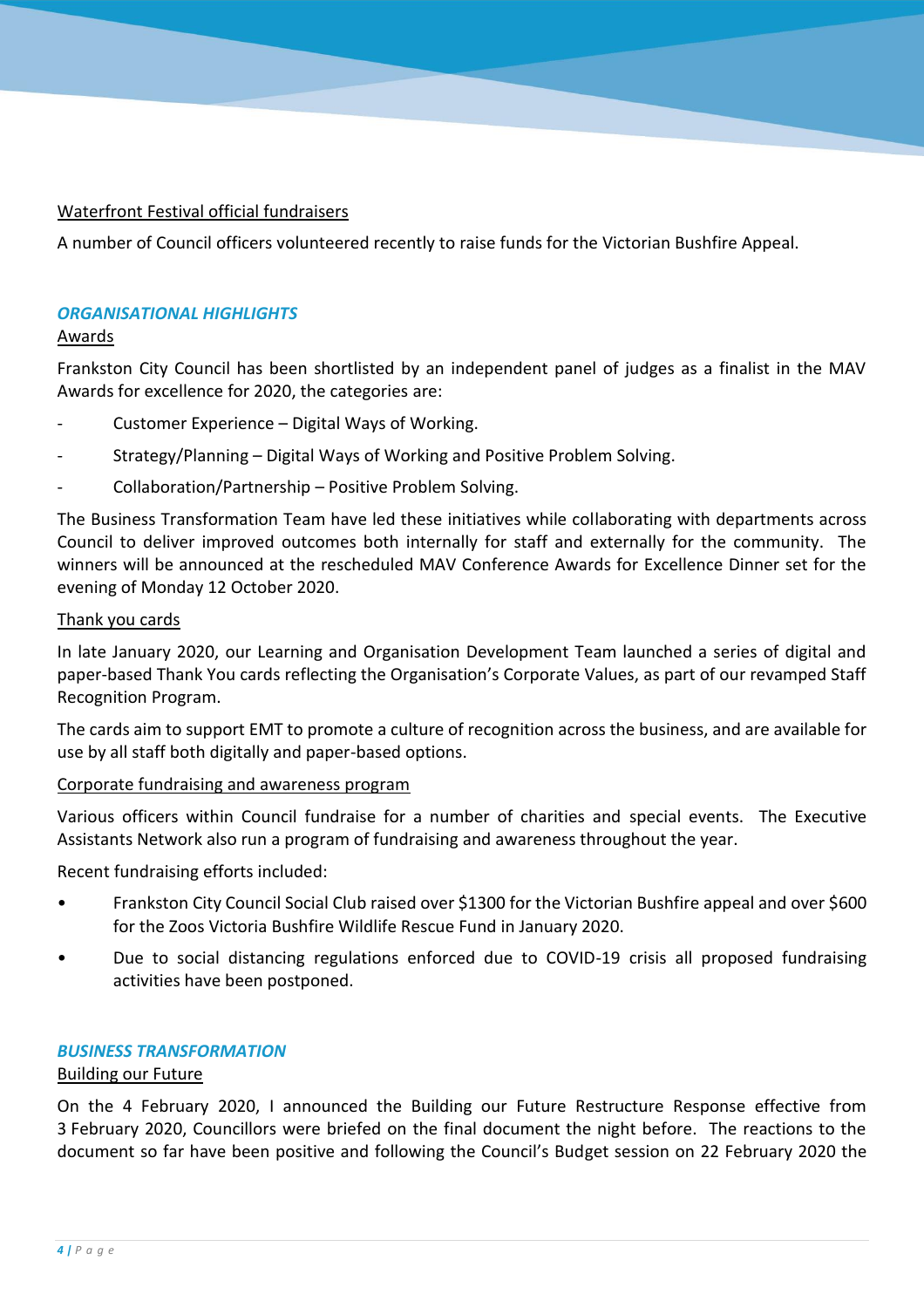opportunities to implement the change, noting that this action is subject to any potential delays and impacts associated with Council's response to the COVID-19 pandemic.

Also in February 2020, expressions of interests was open to Managers to act as the Director Infrastructure and Operations, Director Business Innovation and Culture and Chief Financial Officer. A number of Managers applied as part of the EOI process.

Appointed to the roles in the interim, pending formal recruitment are:

- Acting Director Infrastructure and Operations: Cam Arullanantham
- Acting Director Business Innovation and Culture: Tim Bearup
- Acting Chief Financial Officer: Kim Jaensch

## Live Chat

Council's Business Transformation Team in partnership with Customer Service have implemented the option for our residents to deal with Council through a 'Live Chat' channel via the website. Early stats from the Live Chat which has been live since the end of March 2020 has the Council receiving a 5 out of 5 rating and with 145 people at that time choosing the Live Chat channel to communicate with Council in the first three days. It is important to note that this was without advertising this option and we are seeing a steady increase in our residents choosing this channel. The other major advantage with this channel is that customer service officers can respond to multiply enquires at once as opposed to our phone channel which is a one to one relationship.

Other mediums are being explored during this time of social isolation and lock down including 'ChatBot' will initially answer questions relating to COVID-19 when a customer service officer is unavailable via 'Live Chat'. It will also answer questions afterhours when residents visit our website. The 'ChatBot' will progressively be expanded to field questions other than that of COVID-19.

#### Business Concierge

Council has appointed a temporary position titled Business Concierge, the position is being trialled by Economic Development in 2020, aiming to provide one point of contact for businesses, guiding them through the permit application and approval process. If the trial is successful, Council will look to continue this service on a permanent basis.

This service is part of the Better Approvals Project, a Victorian Government initiative which aims to reduce the time it takes small businesses to obtain the regulatory approvals they need to operate. Council has been updating the investfrankston.com website with further information on this business transformation initiative.

#### Magnificent mystery shopping

I wish to highlight the outstanding effects by the Customer Service and Innovation Team whose recent mystery shopping results saw them ranked 5th out of 38 Councils, and 25th out of 147 organisations (including as BUPA, Mazda, Medibank, Melbourne Water and Monash University). These results are testament to the incredible level of service our organisation is providing to our customers.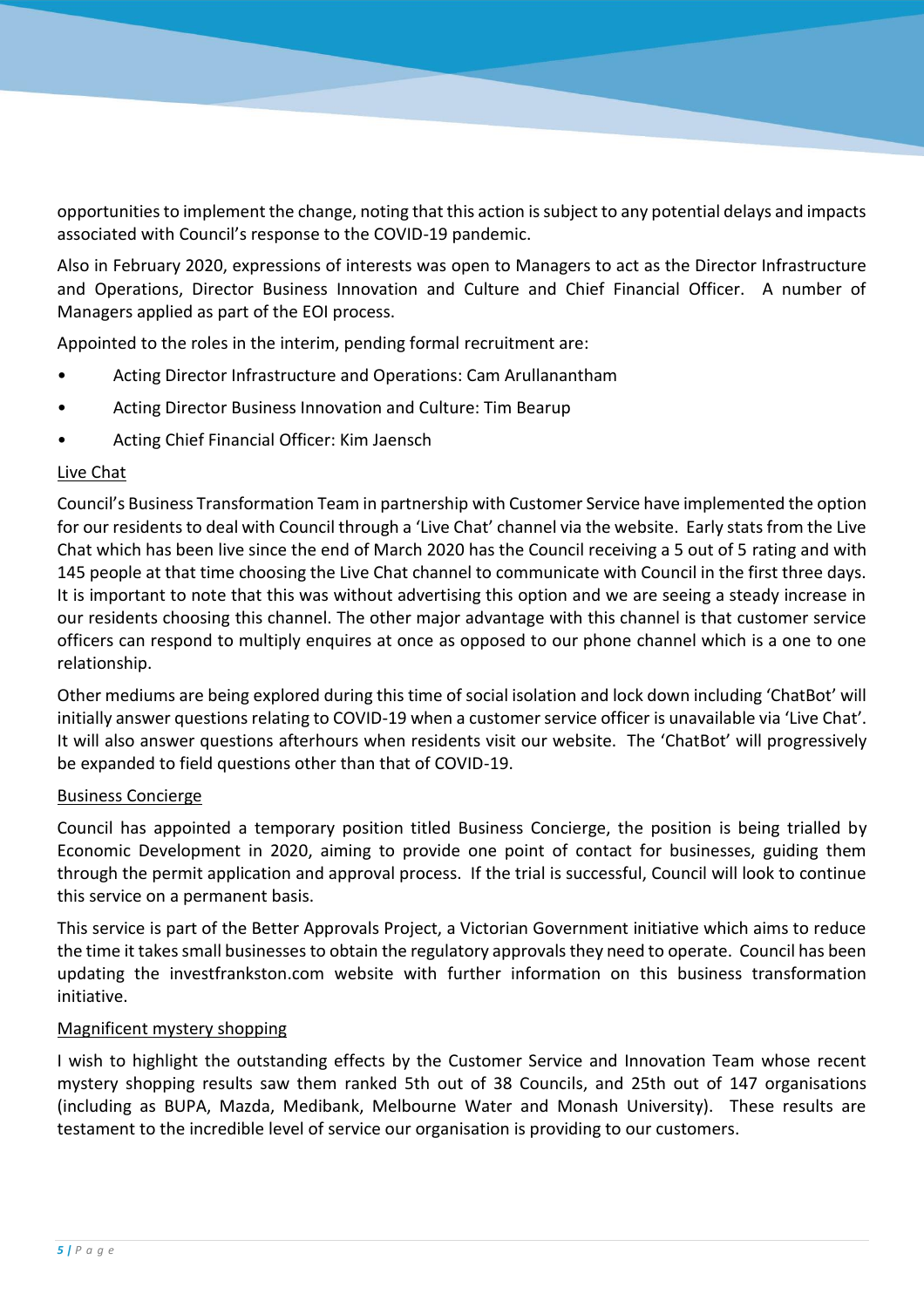## Frankston City Council on LinkedIn

Council monitors growth and increasing levels of engagement across Council's social media platforms – particularly Facebook and Instagram, however in recent months Council's Corporate Communications Officer has been focusing on improving engagement across LinkedIn.

This effort has resulted in significant growth in both the number of followers and the level of engagement on this platform (with over 500 new followers in the last three months – a 13% growth).

#### Civic Buildings Update

Wi-Fi upgrades were completed at several Council sites in January 2020. The upgrades provide staff and along with visitors, a stronger, faster and more secure network – which is yet another example of Council's commitment to improving access to mobile technology.

#### Upgrade of our IT Systems

In mid-March 2020, Council's Information Technology Department undertook a systems upgrade to ensure that our systems going forward are more stable and secure. Originally it was thought that our websites and other digital assets would be unavailable for a period of 24 hours however with hard work demonstrated by the team, all systems and the website were restored by COB on the Saturday – more than 24 hours earlier than anticipated.

#### Library Story Time

During the shut-down of the libraries during COVID-19 in March 2020, the library services live streamed its Library's Story Time where the first session attached 660 live viewers, with views exceeding 1000 and over 30,000 views of the post announcing the initiative. This is a great example of how we can adapt to continue to support our Community during adversity.

## *TOWN PLANNING UPDATES AND THUMBS UP POLICY*

Town Planning continues to improve on its delivery within the 60 day target, moving from 77 per cent completed in November 2019, to 83 per cent in December 2019.

Statutory planning on-time decision making was impacted slightly by the Christmas/New Year slowdown with extended notice periods, however improved again in March 2020. A reduction in application volumes was apparent in February and March as the impacts of the Coronavirus Pandemic began to manifest.

Combined with a continued focus on reducing outstanding application volumes, and prioritising application work more effectively, the various improvements have seen a material improvement in the number of decisions made within the 60 day timeframe.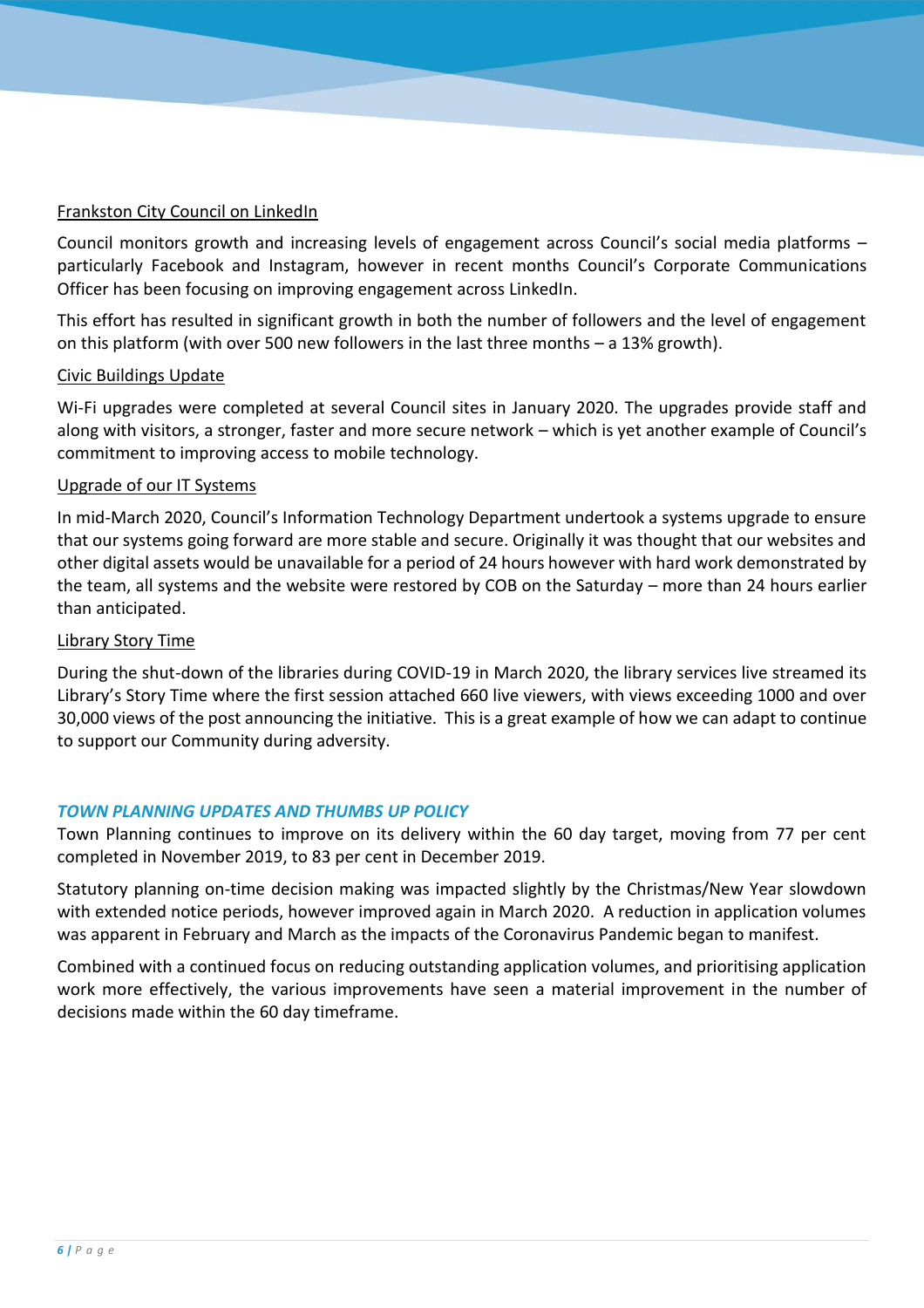This is illustrated in the following charts below:



(NB - peak of rising trend over the year to December 2019 was 83%)



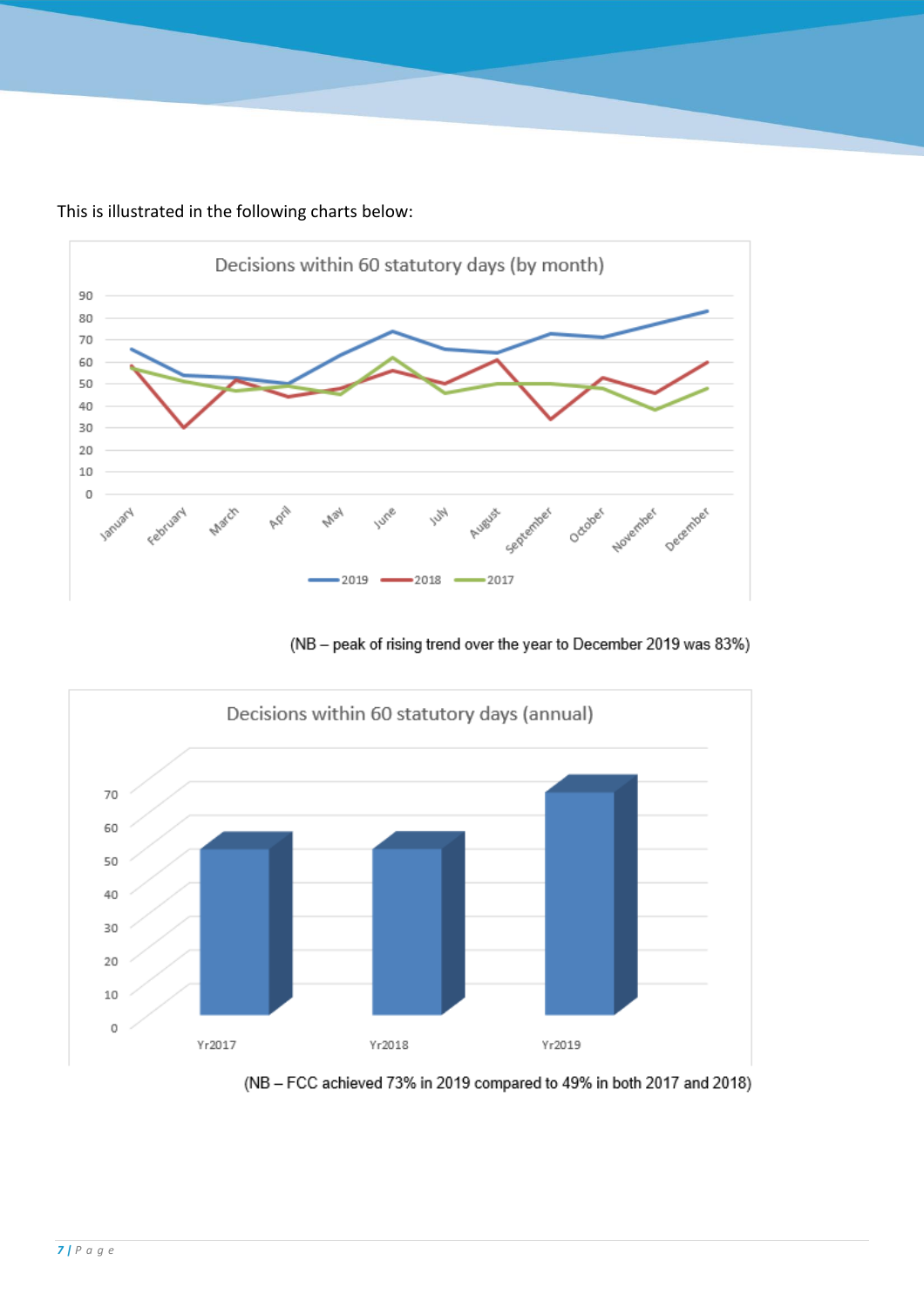In areas of policy - Council resolved to refresh the Frankston Major Activity Centre (FMAC) Structure Plan, which will involve a large amount of work to ensure the updating of planning policy for Central Frankston. It is intended at the updated plan will provide more certainty in respect of building heights and support for development in appropriate areas. Council also resolved to seek ministerial authorisation for a planning scheme amendment to correct the zoning of public open space which has been incorrectly zoned.

A range of Urban Design work was progressed during the quarter, including options for revitalisation of White Street Mall, and a scope of works for the Kananook Creek Arboretum.

Council also finalised a draft Urban Forest Action Plan which will be released for public review and comment during quarter four, and progressed work on an Off-sets scheme which will be formally considered by Council (also in quarter four).

#### *FINANCIAL PERFORMANCE*

## Proposed 2020-21 Annual Budget

The draft Budget was presented to the 30 March 2020 Ordinary Meeting for endorsement.

The proposed budget has been release to the community for feedback.

Council also endorsed the provision of a \$3.37 million once-off care package for the 2020-2021 proposed Annual Budget to further support our community that would be made available from Council reserves.

## *ACCOUNTABILITY AND TRANSPARENCY*

#### Strengthening Governance

In early February 2020, a media release was issued and a statement made at the Council's Ordinary meeting held 17 February 2020 on strengthening governance and the importance of the role that Governance plays in every aspect of our organisation.

As background, a number of learnings have been identified in relation to improving governance practices across the organisation that stem from some recent reports taken to the chambers. Some of the improvements identified include:

- Centralised statutory section 223 submission process.
- Streamlined agenda and minutes to reduce the volume and complexity of information that is being presented to Councillors for consideration.
- Governance representative at Council meetings.

## Tally on tracking reports presented to Closed Council

Council is currently on track for 1 July 2020 for contractual matters to be presented in open council.

The following table provides a breakdown of the types of reports being presented to Closed Council from January to March 2020.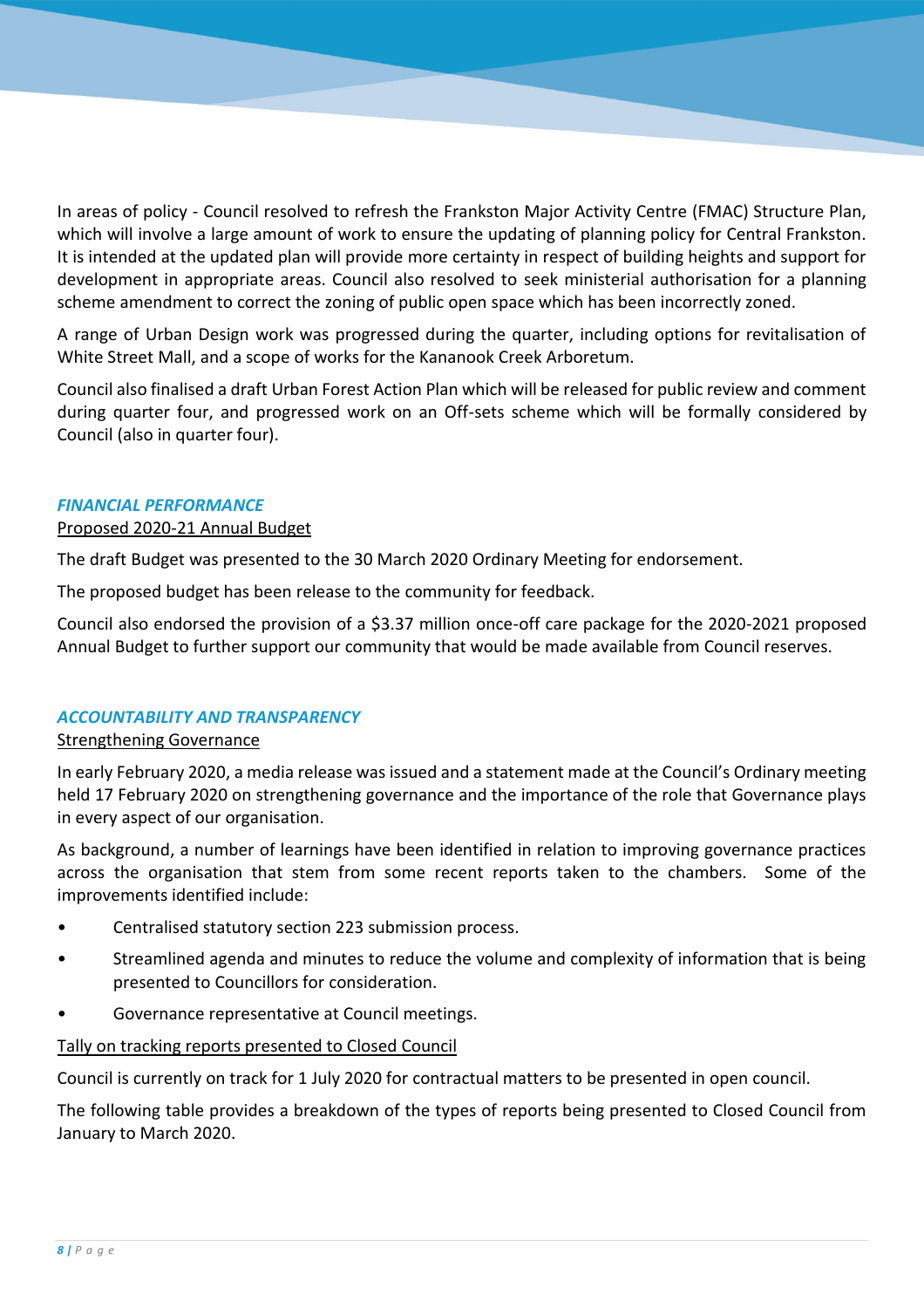To date there have been a total of 422 reports in both Open and Closed Council, with 73 being considered in Closed Council.

|                                                       | 9 designated confidential as it relates to personnel matters (s89 2a)                                              | 12% |  |
|-------------------------------------------------------|--------------------------------------------------------------------------------------------------------------------|-----|--|
|                                                       | 32 as it involves discussion of contractual matters                                                                | 44% |  |
|                                                       | as it involves discussion of Any other matter which the Council or special committee considers would prejudice the |     |  |
|                                                       | 27 Council or any person.                                                                                          | 37% |  |
|                                                       | 4 as it involves discussion of proposed developments.                                                              | 5%  |  |
|                                                       | 1 as it involves discussion of legal advice                                                                        | 1%  |  |
| 73 Total number of Confidential reports for 2019/2020 |                                                                                                                    |     |  |

The Local Government Performance Reporting Framework (LGPRF) indicates the result in quarter three for Decisions made in Closed Council is 17%.

If contracts were being tabled in Open Council meetings, then an indication of the result for quarter three would be 9.7%.

## Municipal Monitor update

Council adopted the letter and response to Minister for Local Government, the Hon. Adem Somyurek MP on Monday 17 February 2020 on the Municipal Monitor's Report. A copy of the response was distributed to the Audit and Risk Committee at its 21 February 2020 meeting and to all staff on 24 February 2020.

## Response to Municipal Monitor's recommendations

| <b>Response</b>                                                                                                                                                                                                                      | Key actions to date                                                                                                                                                                                                                                   |
|--------------------------------------------------------------------------------------------------------------------------------------------------------------------------------------------------------------------------------------|-------------------------------------------------------------------------------------------------------------------------------------------------------------------------------------------------------------------------------------------------------|
| Ensure that agendas for assemblies of<br>Councillors continue to be structured<br>and streamlined to create opportunities<br>for discussion amongst Councillors to<br>issues and accommodate<br>resolve<br>different points of view. | EMT are reviewing the list of reports to<br>Council and the Councillor Schedule each<br>week to minimise the number of reports and<br>limit the items that need to be considered.                                                                     |
| Reduce the number of complexity of<br>notices of motion and alternate motions<br>including by engaging in discussions with<br>the CEO and Executive Team as well as<br>fulsome discussion at assemblies of<br>Councillors.           | The CEO is discussing Notice of Motions<br>(NOMs) with Councillors when they are<br>submitted. A NOM protocol was scheduled to<br>be workshopped with Councillors at its<br>briefing on Monday 6 April 2020, however was<br>deferred to a later date. |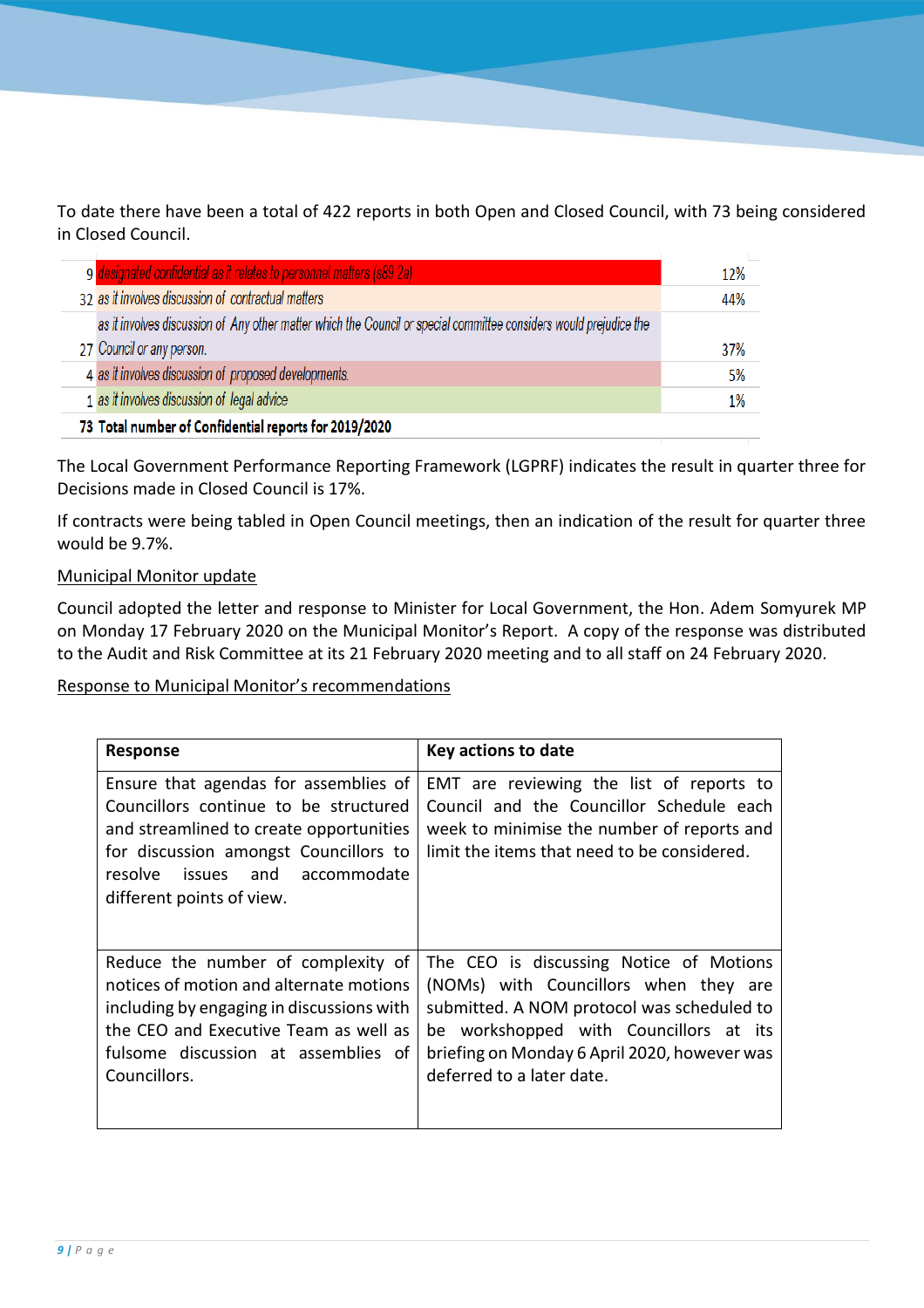| Response                                                                                                                                                                    | Key actions to date                                                                                                                                                                                                                                                                                |
|-----------------------------------------------------------------------------------------------------------------------------------------------------------------------------|----------------------------------------------------------------------------------------------------------------------------------------------------------------------------------------------------------------------------------------------------------------------------------------------------|
| Recognise the significant improvement<br>over the past 12 months in the<br>community satisfaction survey results<br>further<br>take steps<br>towards<br>and<br>improvement. | No reporting at this stage. Details will be<br>provided after the community satisfaction<br>survey has taken place.                                                                                                                                                                                |
| Continue Councillors and management's<br>commitment and efforts to improve the<br>staff engagement survey results.                                                          | The CEO has been provided regular updates to<br>staff on changes within the organisation, with<br>a particular focus on 'Building our Future' and<br>the organisational values.                                                                                                                    |
| Continue to find mechanisms to increase<br>effective communication<br>and<br>trust<br>between management and Councillors.                                                   | Managers have been communicating openly<br>with Councillors on a variety of matters<br>through memorandums and updates in the<br>Councillor Bulletin. Further opportunities will<br>be explored for information sharing amongst<br>Councillors and the Management to enhance<br>the relationships. |

## Focus on Good Governance

Council's CEO and Senior Officers have been touching base each week since February 2020 to focus on the progress of how governance is being strengthened across the organisation.

This has included improving the Live Streaming and recording capability of Council Meetings, especially during the COVID-19 pandemic and adapting arrangements to hold the meetings at the Frankston Arts Centre, whilst it is closed to the public. This has ensured we can continue to run essential services for the community and look after the health and safety of Councillors and staff by ensuring the restrictions in place can be maintained.

Council officers are working on strengthening Council Report processes and also progressing through the complex statutory processes of the Short Stay Accommodation Local Law and the draft General Local Law.

The process of Urgent Business was discussed and clarification was subsequently provided to Councillors, following Monday night's Council Meeting on 30 March 2020.

The focus on strengthened governance follows an address by the CEO at Council's Ordinary Council Meeting in February 2020, announcing that there would be continued strengthening of governance functions across the organisation to ensure improved transparency to the community.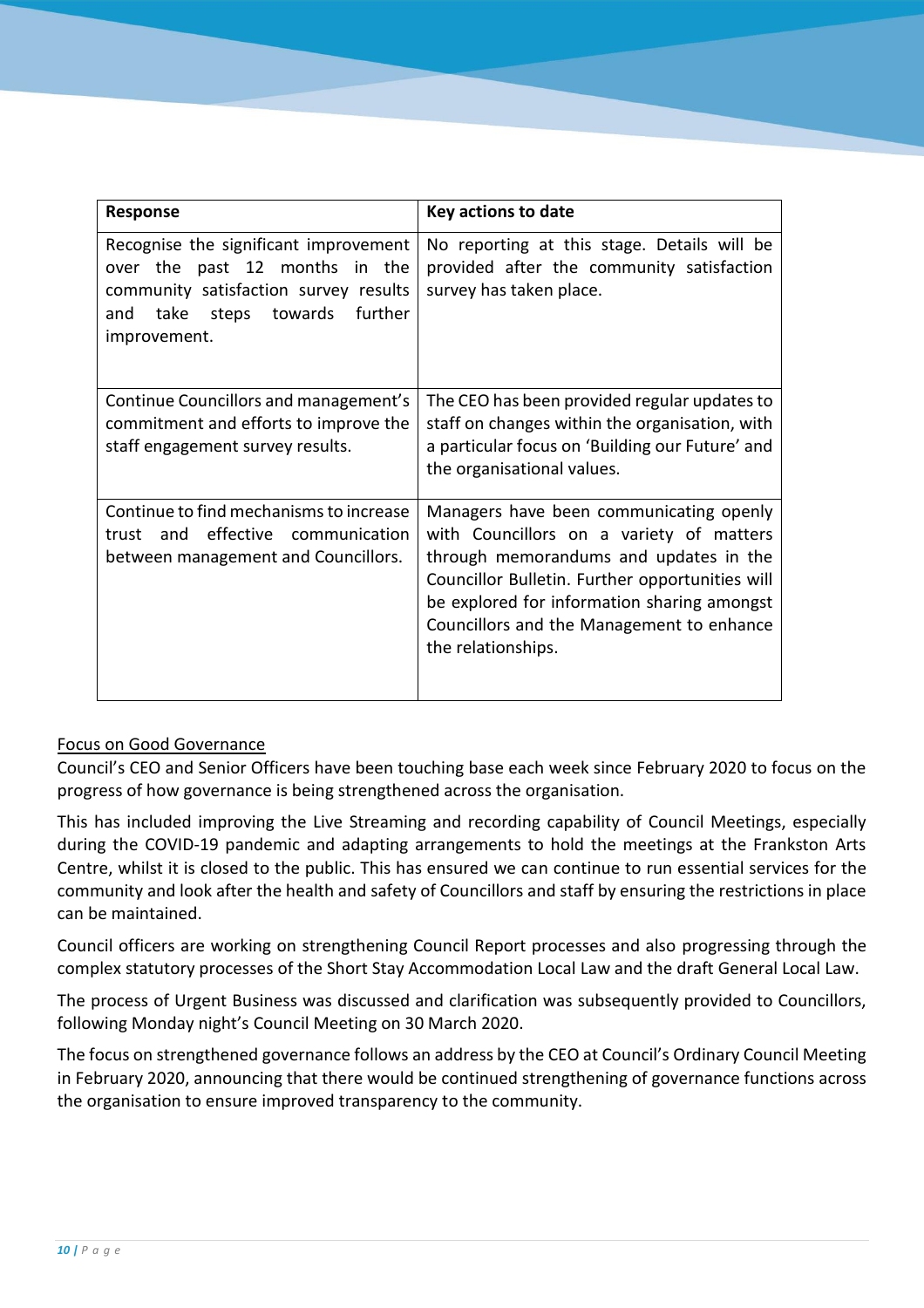## Local Government Bill 2019 Now Before Parliament

The Local Government Act 2020 was given royal ascent on 24 March 2020.

The Act will be implemented in four (4) stages commencing on 6 April 2020, delivering the five (5) key reform themes being: a new relationship; improved service delivery; strong local democracy; improve conduct and community confidence.

The first phase of the reforms will come into operation from 6 April 2020, with the main focus around the electoral provisions.

Breaches by Councillor or CEO

There are no reported breaches by a Councillor or CEO this quarter.

Mediation/Arbitration costs

There are no mediation or arbitration costs this quarter.

#### *KEY PROJECT UPDATES*

#### Capital Works program as at March 2020

The 2019/20 Capital Works Program is currently progressing well to achieve Council's set targets. As at 31 March 2020, the actual expenditure is \$29.23M and commitments are \$24.74M (including \$9.38M multiyear commitment) against the adjusted Capital Works Budget of \$51.17M.

This equates to 87% of the capital works program underway.

Key Project Updates

- RF Miles Recreation Reserve New Pavilion Delivery contract has been signed. It is anticipated the works will commence on site in April 2020.
- Centenary Park Tennis Redevelopment Tennis Courts concrete base poured, construction of drainage infrastructure is underway. The Tennis Pavilion tender has been awarded and construction has commenced.
- Jubilee Netball Centre Schematic design completed and presented to Major Projects Advisory Committee (MPAC) Meeting on 26 February 2020. Council has hosted Facebook live video broadcast on 25 March 2020. Preferred schematic design will be presented to Council for approval in April 2020.

#### Frankston public transport connectivity

In late February 2020, Infrastructure Australia launched its 2020 National infrastructure priority project list.

One of the projects to be announced was the Frankston Rail extension – which was welcome news – and based on the submission by the Committee for Greater Frankston.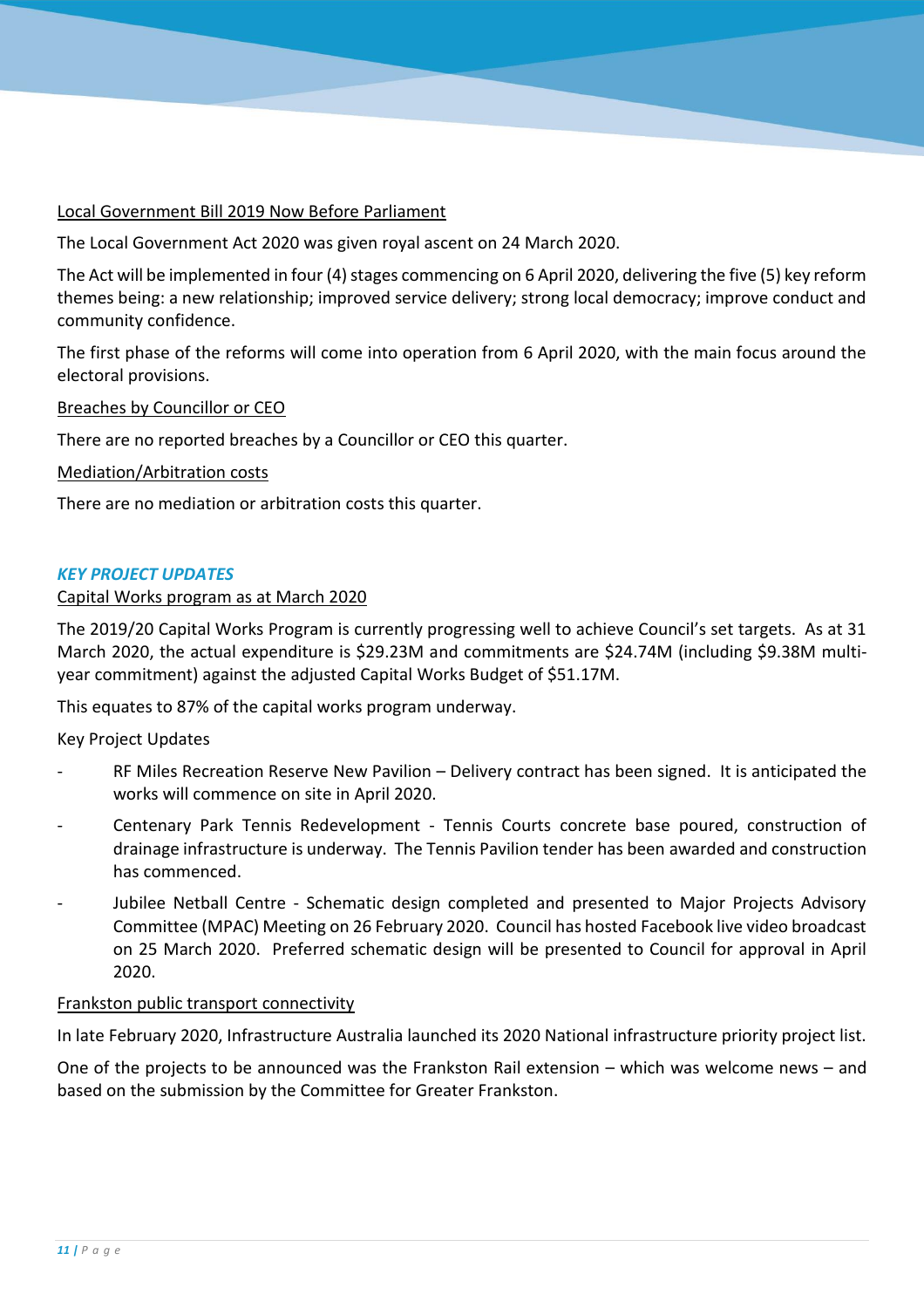## *KEY MEETINGS AND ACTIVITIES*

Key meetings and activities of the CEO over the last quarter are highlighted below:-

Councillor discussion meetings - Various meetings have been held with most Councillors to better understand each Councillors' ideas and aspirations for the future.

- All Councillor Budget Session: Late February 2020, Councillors and the Management Team participated in an all-day session to run through the draft Council budget 2020/21. The day was well attended by the Councillors including a number of pre-budget day briefings held with a number of Councillors to prepare for the day. This session will help shape our services, projects and priorities for our organisation and our community. Items covered during the day included setting the scene; budget overview; Directorate overviews; fees and charges overview; budget initiatives; Council Plan – year four initiatives; Long Term Infrastructure Plan and draft 2019/20 and Advocacy Priorities.
- Meeting with Cr Aitken: In late February 2020, I attended along with Stuart Caldwell and members of his team, at an on-site meeting with Cr Aitken to inspect a number of completed developments in the Seaford area to look at differing approaches to the inclusion of vegetation as part of the developments and to consider what has worked well and how we could improve in the future.

#### Ward meetings -

- No official ward meetings were held during the months of January, February and March 2020.

#### Community Events –

- Official opening of the redevelopment Peninsula Private Hospital.
- Frankston City Council Citizenship Ceremony with over 78 residents becoming Citizens.
- The opening event at the Ventana Festival.
- Kananook Creek Association (KCA) 50th Anniversary event.

Highlights of internal meetings attended –

- School crossing event, the Mayor and I had the opportunity to present Years of Service awards at the recently held School Crossing Supervisor's meeting held in January 2020. Our Crossing Supervisors are the face of Council to many of our city's youth, and their warmth and professionalism is fantastic, as is their incredible service to the community.
- In early February 2020, the Mayor Cr Sandra Mayer and I presented over 30 certificates to Council officers for their years of service collective for this group totalling 425 years of service. At the ceremony, one staff member received a 30 year award and another received a 25 year award, a fantastic achievement in today's work environment.
- In late February 2020, I attended along with Mayor, Cr Sandra Mayer and Cr Bolam via phone hookup, the first Sub-Committee meeting of Advocacy for this year. During the meeting, a number of items were discussed including the draft protocol for inviting MPs to Council functions, draft protocol for candidates during election periods and advocacy priorities for 2020 (particularly capital works infrastructure projects and 10 withdrawal beds within Frankston Hospital expansion).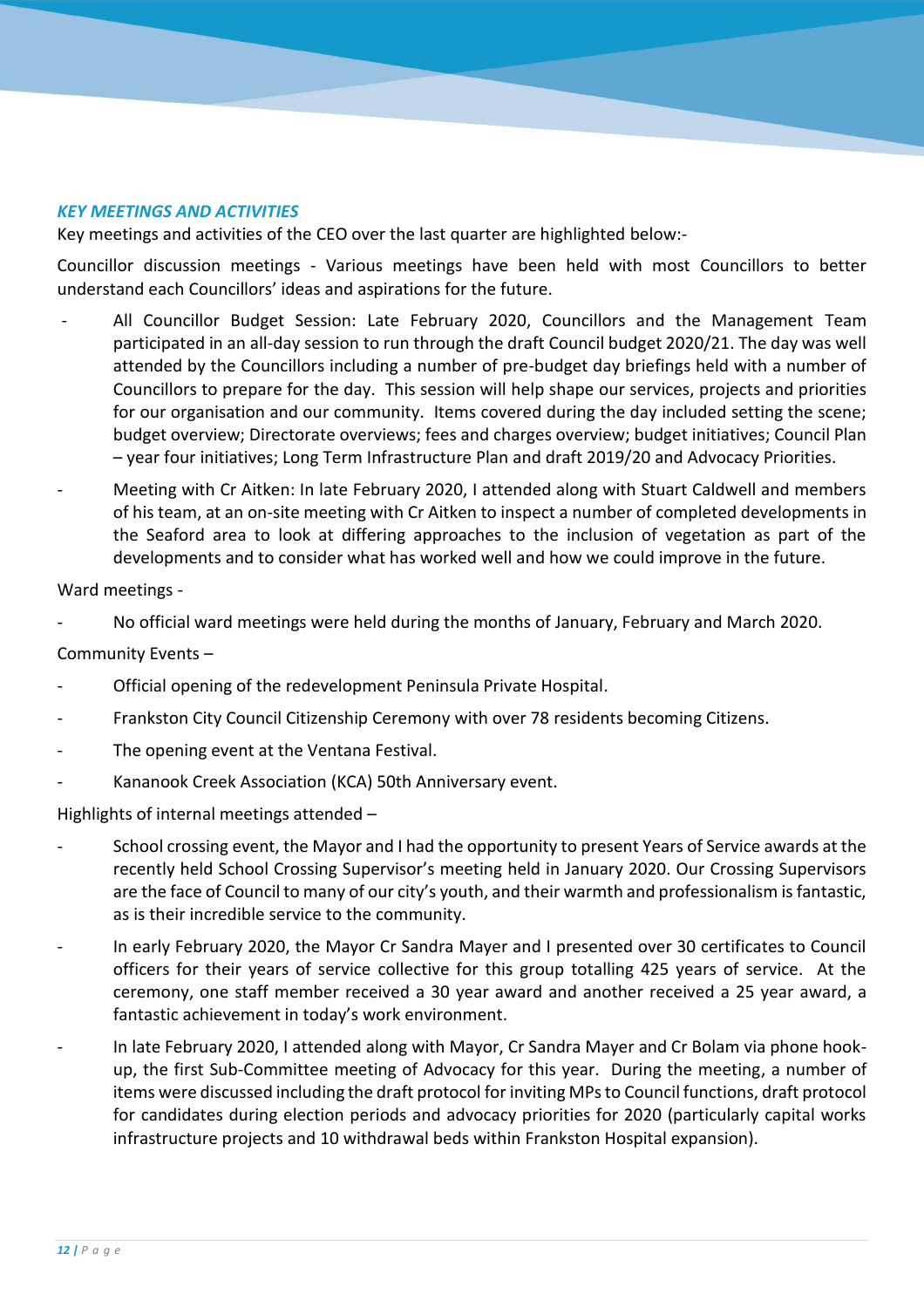External meetings –

- Meeting with the Victorian Chamber of Commerce and Industry (VCCI) Local Government representative in February 2020, it was a great opportunity to learn about the services provided by VCCI.
- The Mayor and I had an opportunity to meet with the new Chair of Western Port Biosphere, in early March 2020. It was an opportunity to hear first-hand what activities and actions are planned in the future for this group.

#### *ADVOCACY*

## South East Melbourne Group and City Deal

Frankston City Council, in partnership with the Cities of Greater Dandenong, Kingston, Monash and Casey, and the Shires of Mornington Peninsula and Cardinia, are identifying a range of regionally significant projects that can form a City Deal. This work is being prepared by SEM (South East Melbourne), which is all of the member Councils supported by an independent board featuring Simon McKeon (Chair, Bruce Billson and Simon Crean, and a secretariat (The Agenda Group).

City Deals are a collaboration of all three levels of government and work on the principle of greater change being affected at a regional level. The Federal Government describe them as an alignment of the "planning, investment and governance necessary to accelerate growth and job creation, stimulate urban renewal and drive economic reforms."

Following the hosting of a delegation of Victorian and Federal Government representatives, SEM debriefed observing that there will need to be a demonstration of how projects require all three levels of government to work together.

This can include policy, regulation and funding and will require an explicit understanding of roles and responsibilities of each level of government for specific projects.

To support the next phase policy position papers are being developed on each of the policy domains: Environmental Sustainability, Economic Sustainability, Stronger families and Transport and Connections. Frankston City Council provided the regional paper on Stronger Families and Communities. This will enable a shared vision and narrative to inform what can be included as projects.

Ministerial and Members of Parliament meetings –

- Unfortunately, due to the COVID-19 all non-essential face to face meetings were cancelled including the scheduled Members of Parliament meeting which was due to be held on the 20 March 2020. Members of Parliament were advised in advance and a summary document was prepared by Council's Coordinator Advocacy and Engagement to provide and update to the relevant members.